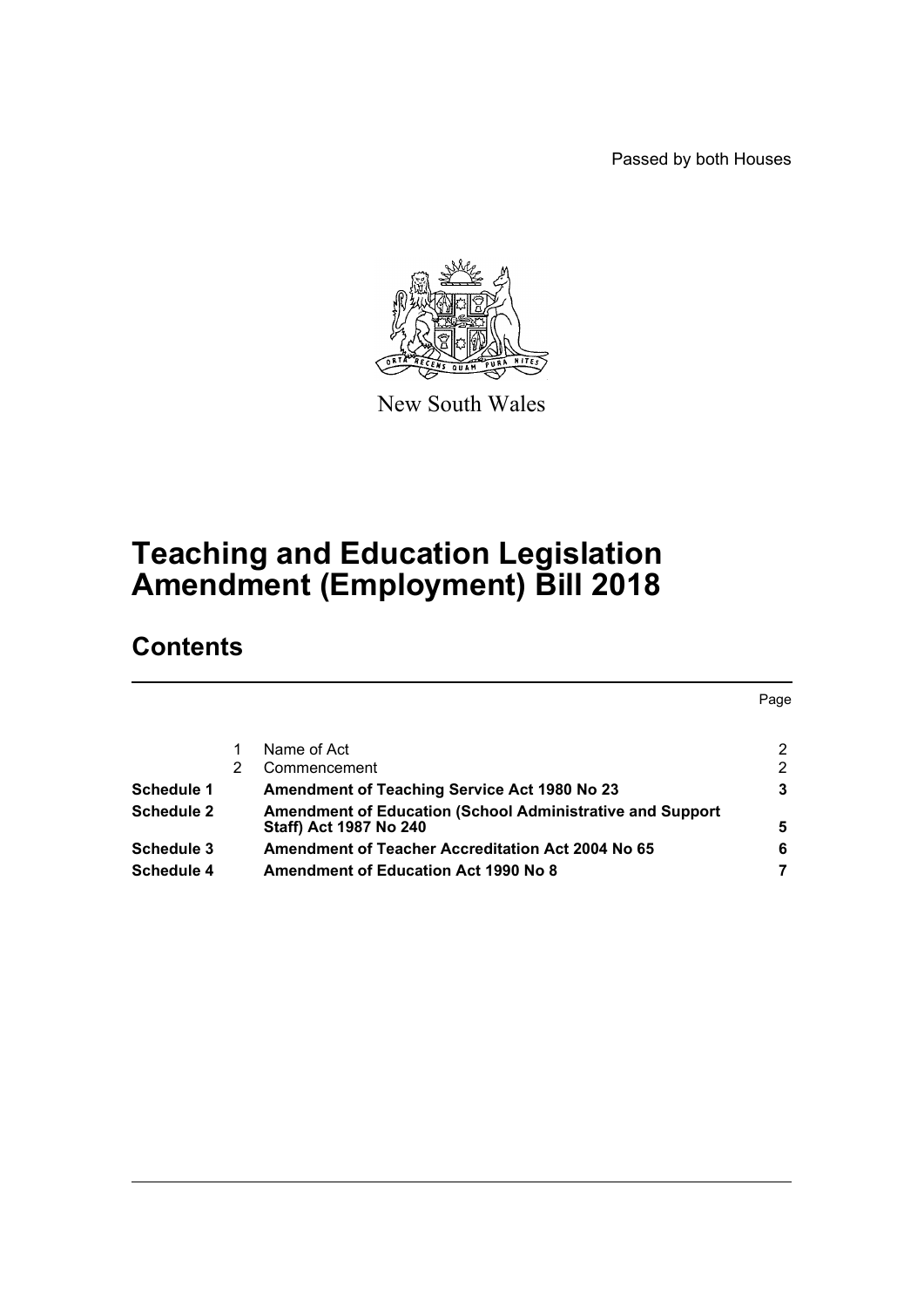*I certify that this public bill, which originated in the Legislative Assembly, has finally passed the Legislative Council and the Legislative Assembly of New South Wales.*

> *Clerk of the Legislative Assembly. Legislative Assembly, Sydney, , 2018*



New South Wales

# **Teaching and Education Legislation Amendment (Employment) Bill 2018**

Act No , 2018

An Act to amend the *Teaching Service Act 1980*, the *Education (School Administrative and Support Staff) Act 1987* and the *Teacher Accreditation Act 2004* to make further provision with respect to the employment of persons in the Teaching Service and the employment of school administrative and support staff in the Department of Education; to amend the *Education Act 1990*; and for other purposes.

*I have examined this bill and find it to correspond in all respects with the bill as finally passed by both Houses.*

*Assistant Speaker of the Legislative Assembly.*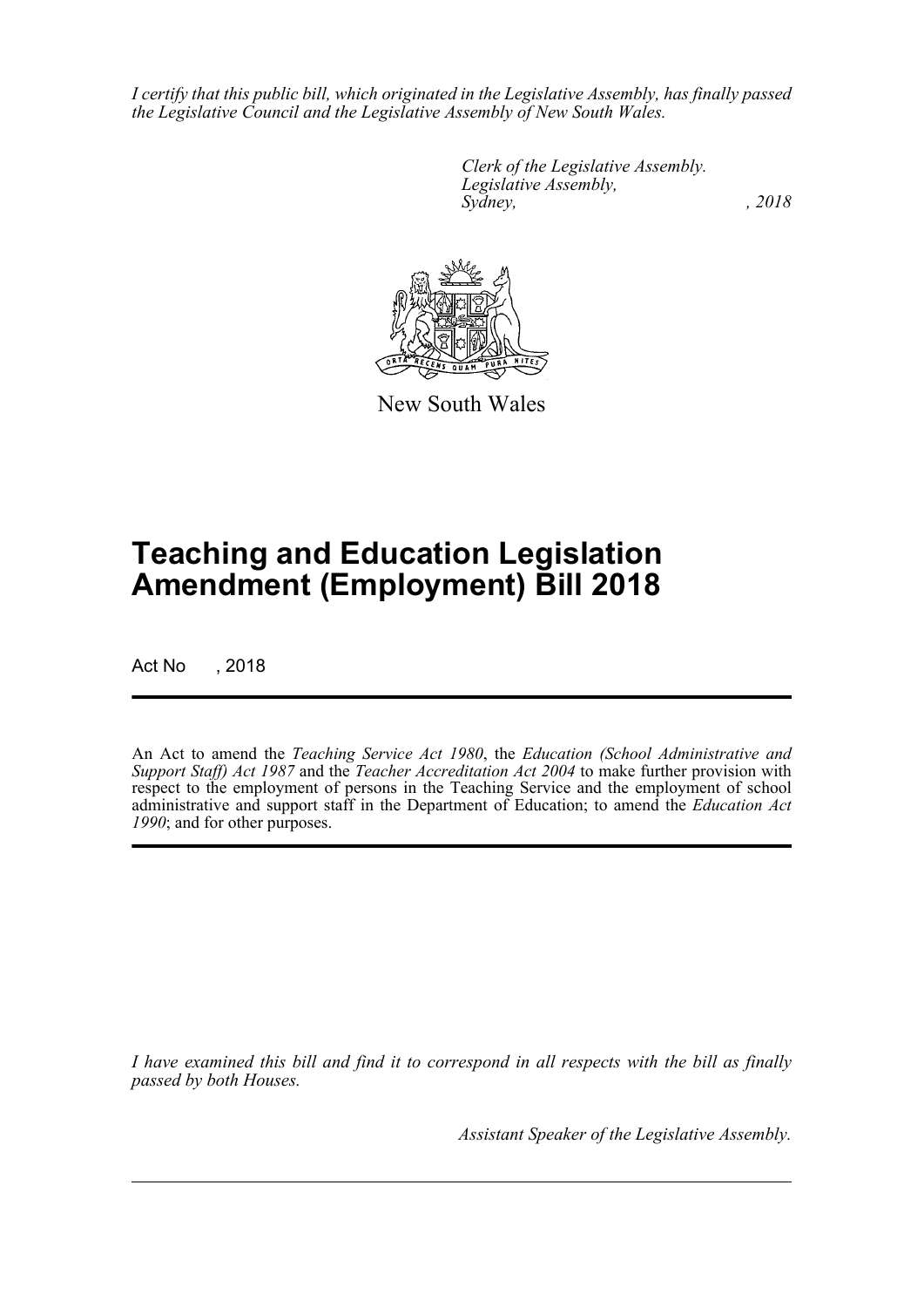Teaching and Education Legislation Amendment (Employment) Bill 2018 [NSW]

#### <span id="page-2-0"></span>**The Legislature of New South Wales enacts:**

#### **1 Name of Act**

This Act is the *Teaching and Education Legislation Amendment (Employment) Act 2018*.

#### <span id="page-2-1"></span>**2 Commencement**

This Act commences on a day or days to be appointed by proclamation.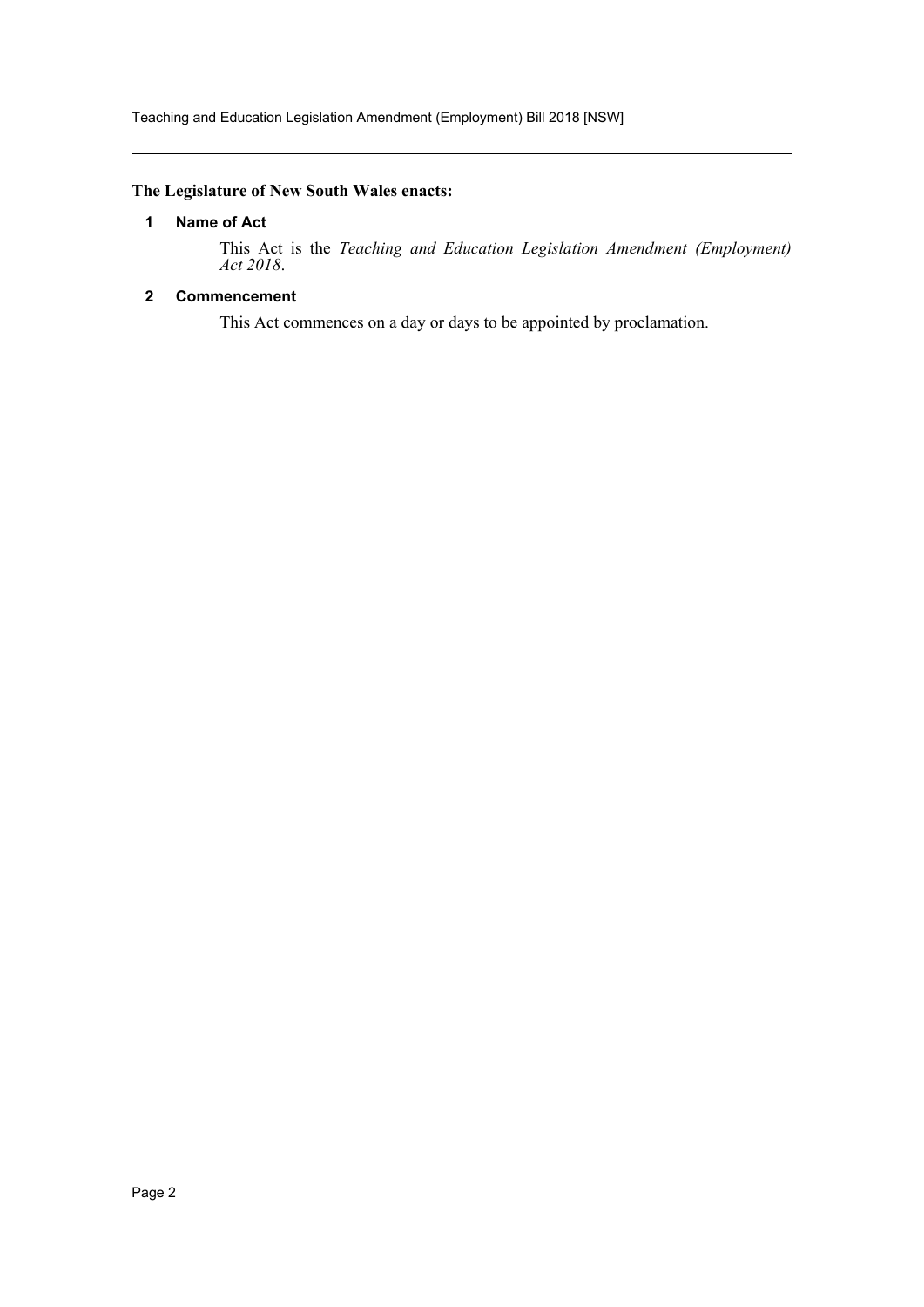### <span id="page-3-0"></span>**Schedule 1 Amendment of Teaching Service Act 1980 No 23**

#### **[1] Section 4 Definitions**

Omit the definition of *Education Gazette* from section 4 (1).

#### **[2] Section 4 (1), definition of "temporary employee"**

Omit "or deemed to be a temporary employee under section 48 (3)".

#### **[3] Section 47 Appointment to positions generally**

Omit section 47 (1). Insert instead:

- (1) The Secretary may, subject to section 47A, appoint to positions in the Teaching Service:
	- (a) persons who are accredited under the *Teacher Accreditation Act 2004*, or
	- (b) persons who have, in the opinion of the Secretary, the appropriate qualifications to be employed in the Teaching Service.

#### **[4] Section 50 Temporary employees**

Omit section 50 (1). Insert instead:

- (1) The Secretary may employ on a temporary basis:
	- (a) persons who are accredited under the *Teacher Accreditation Act 2004* to carry out work in the Teaching Service, or
	- (b) persons who have, in the opinion of the Secretary, the appropriate qualifications to carry out work in the Teaching Service.

#### **[5] Section 50 (5) (a)**

Omit the paragraph. Insert instead:

(a) may be employed for a period or periods of up to 3 years, and

#### **[6] Section 50 (6) and (7)**

Insert after section 50 (5):

- (6) The Secretary may not terminate the employment of a temporary employee for reasons other than for misconduct unless the employee:
	- (a) is given at least 4 weeks notice of the proposed termination, or
	- (b) is paid, at or before the termination, an amount equal to 4 weeks pay.
- (7) A temporary employee whose employment is terminated is not, despite any other Act or law, entitled to any other compensation or entitlement for the termination of employment other than superannuation entitlements.

#### **[7] Section 51B**

Insert after section 51A:

#### **51B Dealing with member of Teaching Service whose address is unknown**

- If:
- (a) the Secretary takes any action under this Act with respect to a person who is an officer or temporary employee (including any disciplinary action under Part 4A or the termination of the person's employment), and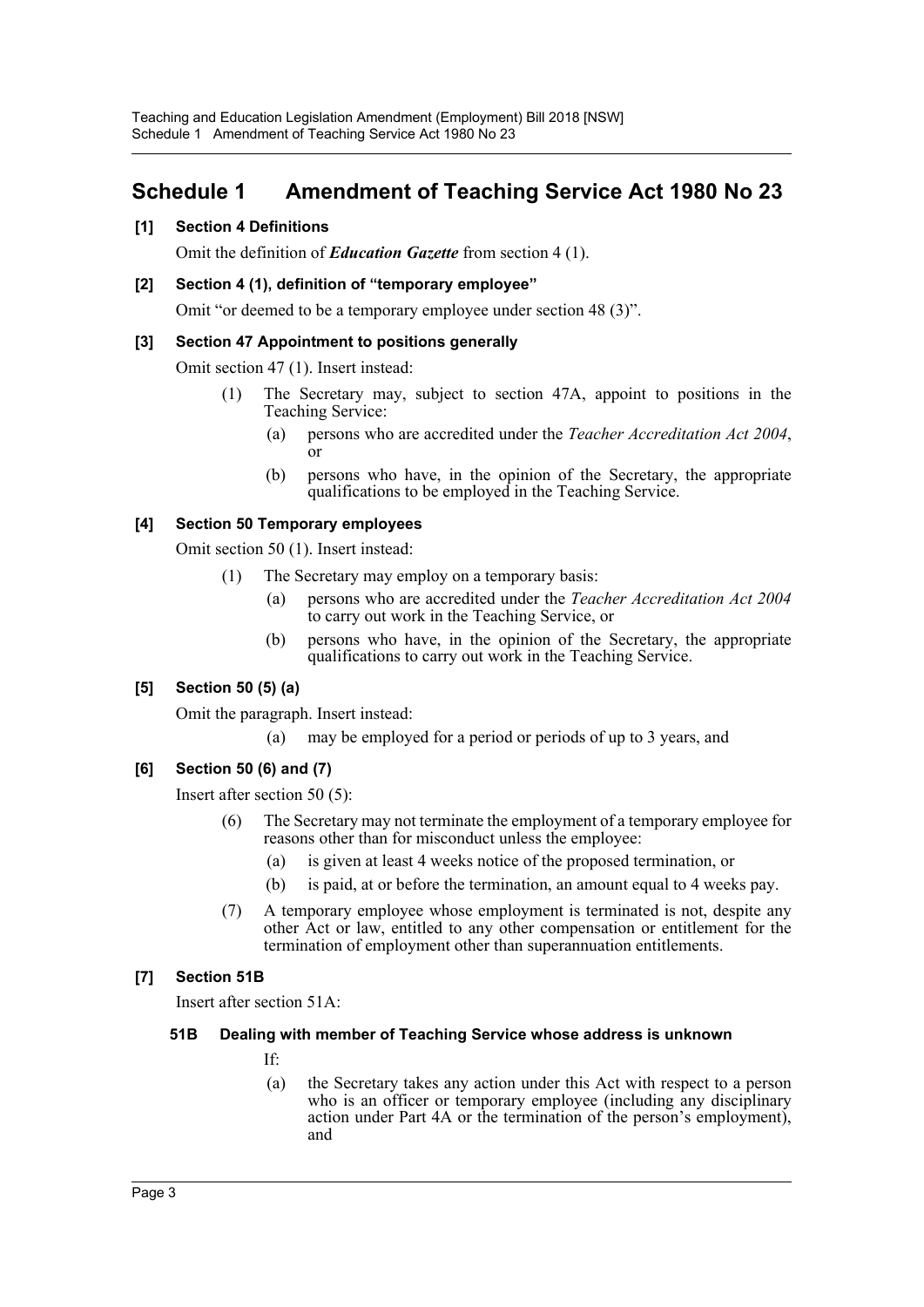(b) the person's address is unknown to the Secretary,

any instrument for giving effect to that action or for notifying the person of that action may be sent to the address of the person last known to the Secretary.

#### **[8] Sections 74 and 75**

Omit the sections.

#### **[9] Sections 77 and 77A**

Insert after section 76:

#### **77 Termination or suspension of employment if accreditation is revoked or suspended**

- (1) The Secretary may terminate a person's employment as an officer or temporary employee if the person's accreditation is revoked under the *Teacher Accreditation Act 2004*.
- (2) An officer or temporary employee who is required to be accredited under the *Teacher Accreditation Act 2004* may be suspended from employment by the Secretary during any period in which the person's accreditation under that Act is suspended. Any such suspension may be without pay.
- (3) An officer or temporary employee who is suspended from employment under subsection (2) for any period is, for the purposes of section 28 (2) of the *Teacher Accreditation Act 2004*, taken not to be employed as a teacher during that period.
- (4) The Secretary is not required to provide alternative employment to a person whose employment is terminated or suspended under this section.

#### **77A Miscellaneous grounds for terminating employment**

- (1) The Secretary may terminate:
	- (a) a person's employment as an officer or temporary employee if the person has abandoned his or her employment, and
	- (b) a person's employment as an officer if the person refuses or fails to commence duties in a position to which the person has been appointed or transferred under this Act.
- (2) This section does not limit the grounds on which the Secretary may terminate a person's employment under this Act.

#### **[10] Section 93Q Officer whose address is unknown**

Omit the section.

#### **[11] Sections 95 and 96**

Omit the sections.

**[12] Section 100 Regulations**

Omit section 100 (2).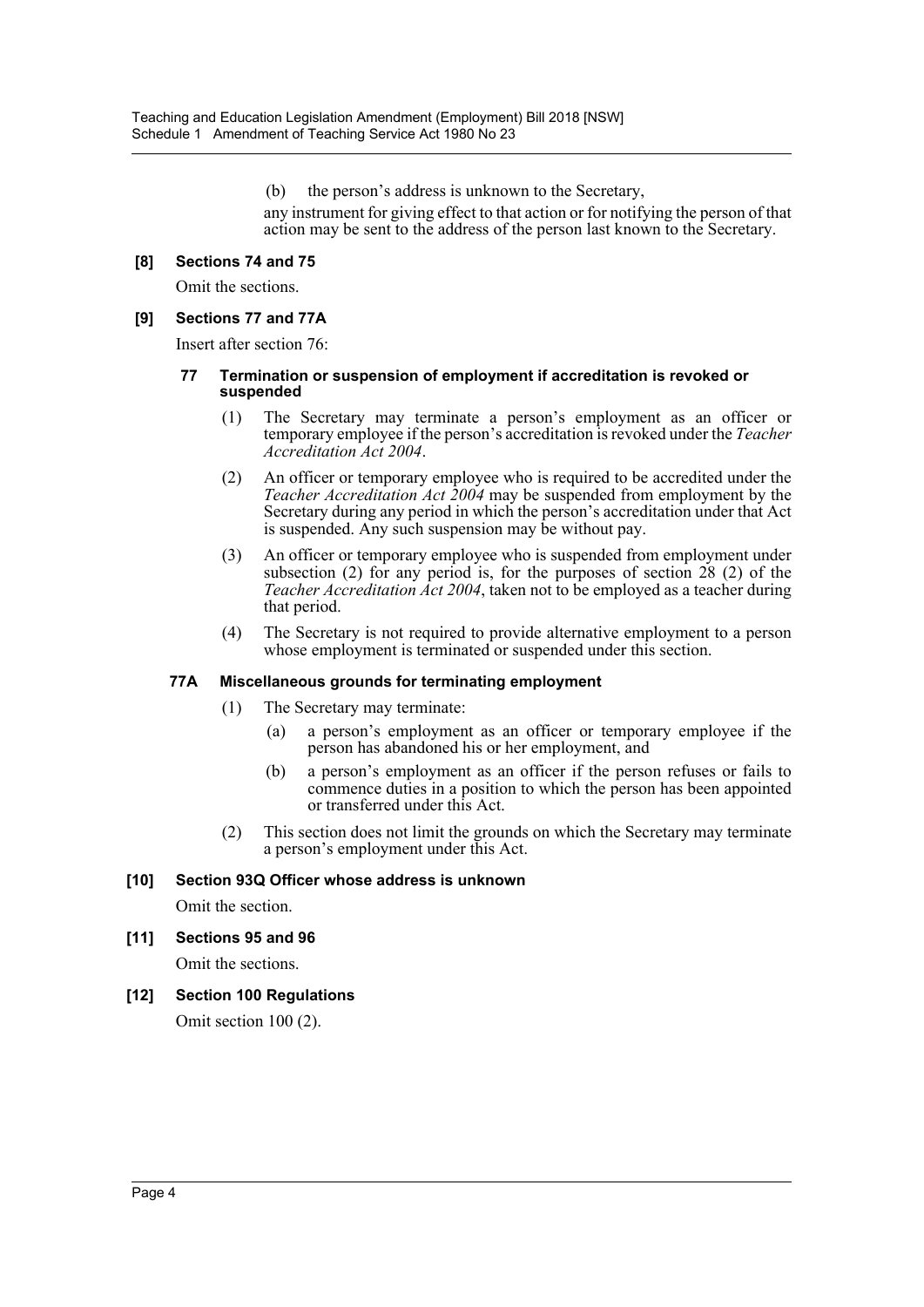### <span id="page-5-0"></span>**Schedule 2 Amendment of Education (School Administrative and Support Staff) Act 1987 No 240**

#### **[1] Section 19 Permanent employee refusing transfer**

Omit the section.

#### **[2] Section 21 Employment of temporary employees**

Omit section 21 (2) and (3). Insert instead:

(2) A person employed under this section may be employed for a period or periods of up to 3 years.

#### **[3] Section 21 (5) and (6)**

Insert after section 21 (4):

- (5) The Secretary may not terminate the employment of a temporary employee for reasons other than for misconduct unless the employee:
	- (a) is given at least 4 weeks notice of the proposed termination, or
	- (b) is paid, at or before the termination, an amount equal to 4 weeks pay.
- (6) A temporary employee whose employment is terminated is not, despite any other Act or law, entitled to any other compensation or entitlement for the termination of employment other than superannuation entitlements.

#### **[4] Section 32H Permanent employee whose address is unknown**

Omit the section.

#### **[5] Section 34 Delegation by Secretary**

Omit "public servant" from section 34 (1). Insert instead "Public Service employee".

#### **[6] Sections 34A and 34B**

Insert after section 34:

#### **34A Miscellaneous grounds for terminating employment**

- (1) The Secretary may:
	- (a) terminate a person's employment as a permanent or temporary employee if the person has abandoned his or her employment, and
	- (b) terminate a person's employment as a permanent employee if the person refuses or fails to commence duties in a position to which the person has been appointed or transferred under this Act.
- (2) This section does not limit the grounds on which the Secretary may terminate a person's employment under this Act.

#### **34B Dealing with permanent or temporary employee whose address is unknown**

If:

- (a) the Secretary takes any action under this Act with respect to a person who is a permanent or temporary employee (including any disciplinary action under Part 6 or the termination of the person's employment), and
- (b) the person's address is unknown to the Secretary,

any instrument for giving effect to that action or for notifying the person of that action may be sent to the address of the person last known to the Secretary.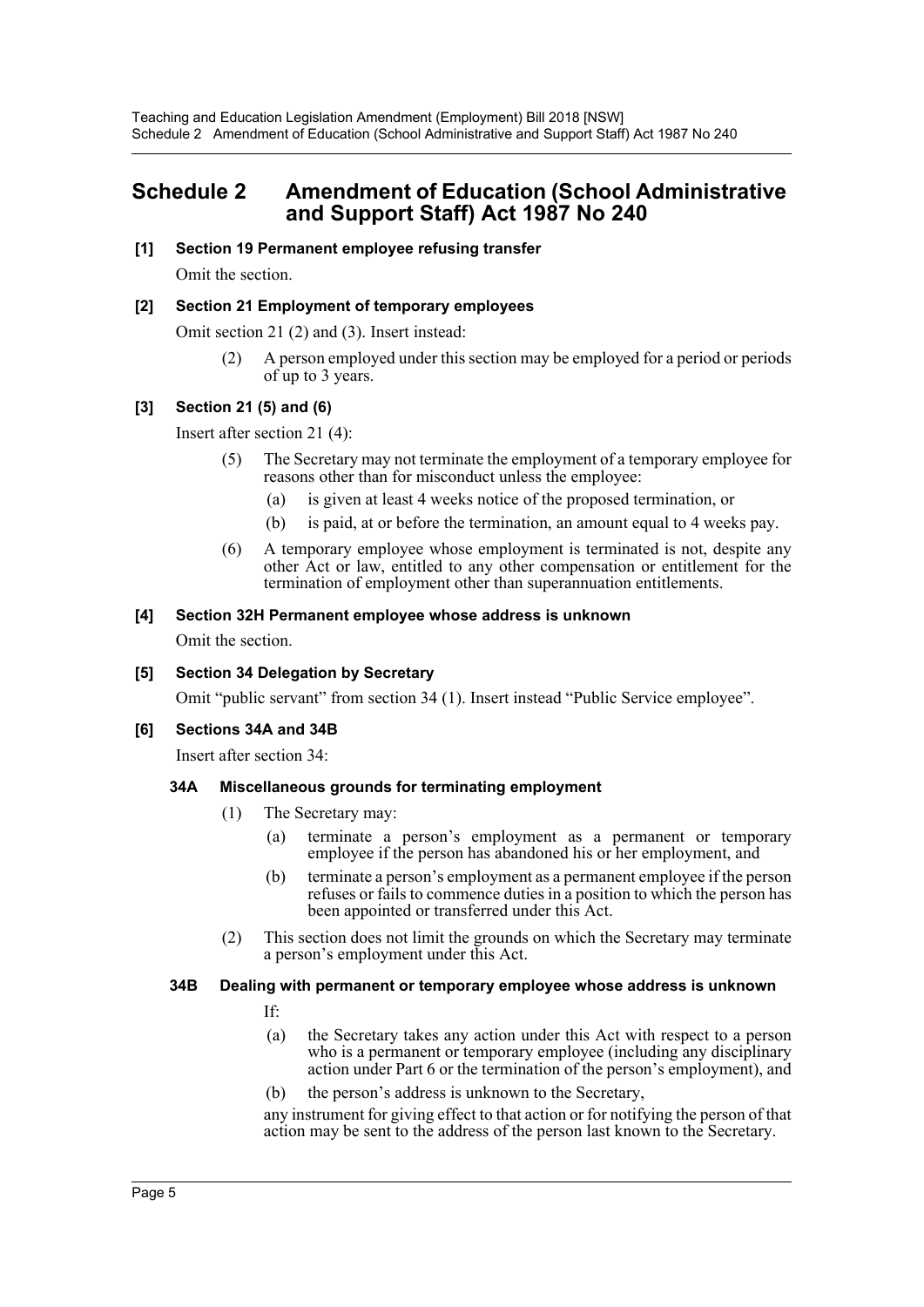### <span id="page-6-0"></span>**Schedule 3 Amendment of Teacher Accreditation Act 2004 No 65**

#### **[1] Section 29 Provisions relating to employment**

Insert after section 29 (4):

(5) This section does not apply in relation to a person who is employed as a teacher in a government school.

**Note.** The Secretary may, under section 77 of the *Teaching Service Act 1980*, suspend or terminate a person's employment in the Teaching Service if the person's accreditation is suspended or revoked.

#### **[2] Section 29, note**

Omit the note at the end of the section.